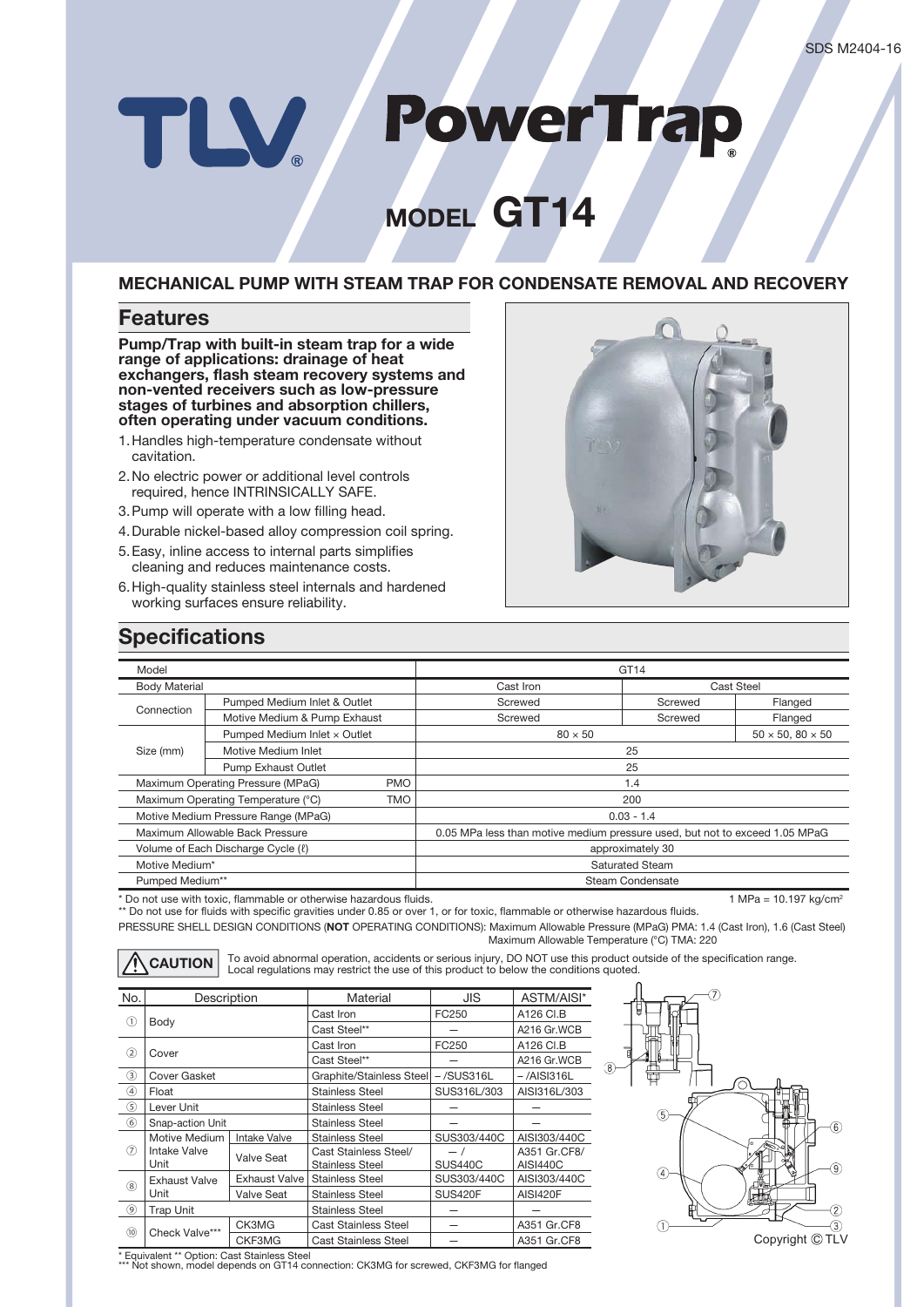

## **Consulting · Engineering · Services**

### **Discharge Capacity**



#### **NOTE:**

- **●** A check valve must be installed at both the pumped medium inlet and outlet. To achieve the above capacities with the standard GT14 configuration, TLV CK3MG or CKF3MG check valves must be used.
- **●** Motive medium pressure minus back pressure must be greater than 0.05 MPa.
- **●** A strainer must be installed at the motive medium and pumped medium inlets.

### **●Illustration of Filling Head and Pressure**



The discharge capacity is determined by the motive medium, motive medium pressure (Pm) and back pressure  $(P_2)$ .

#### Make sure that:

Discharge Capacity × Correction Factor > Required Flow Rate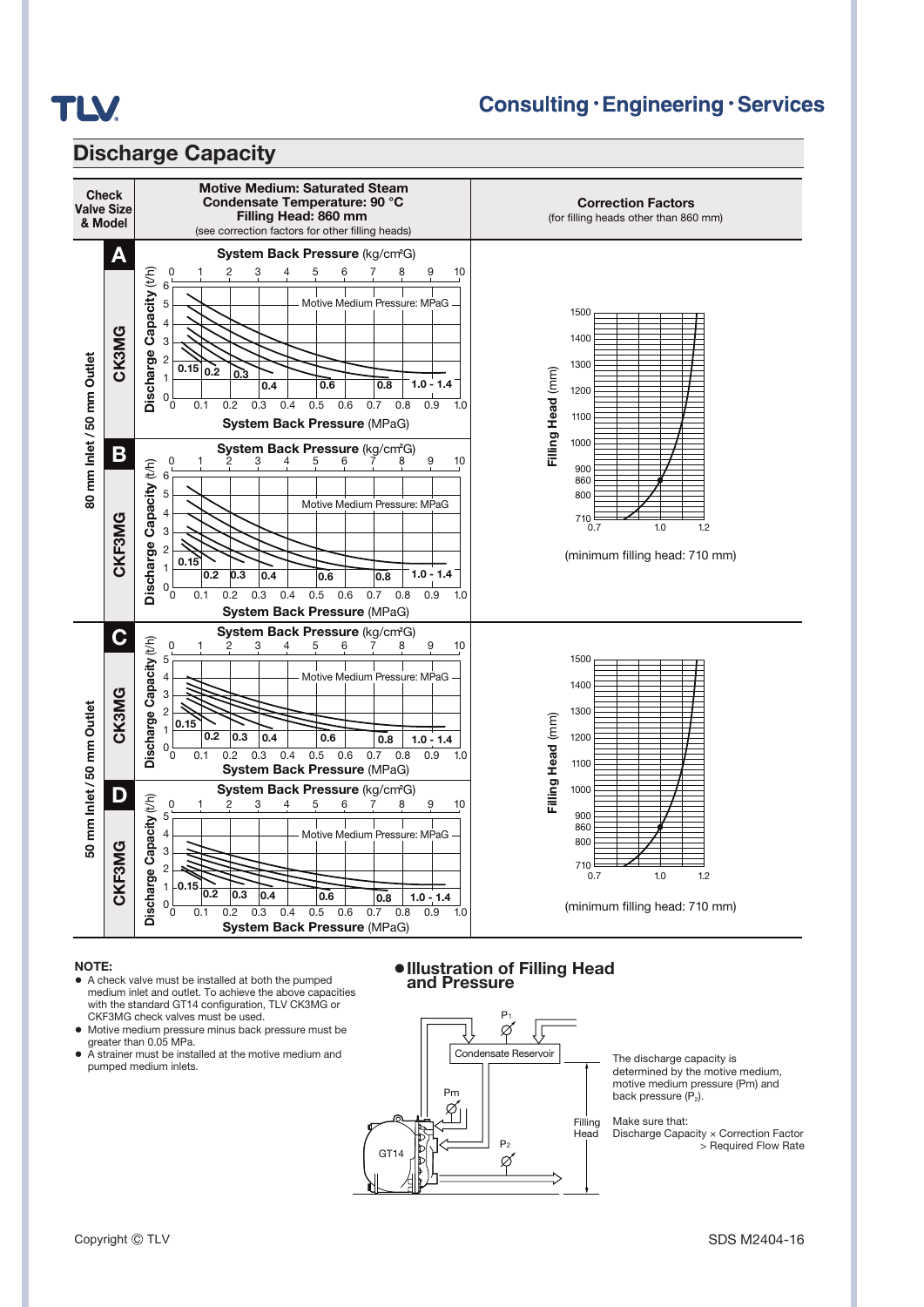# **TLV**

### **Dimensions**





\* Rc(PT), other standards available



Weight (kg): 127 (Cast Iron), 139 (Cast Steel) Weight (kg): 149 (Cast Steel)

## **Size of Reservoir**

The reservoir must have a capacity sufficient to store the condensate produced during the **PowerTrap** operation and discharge.

### **Size of Reservoir** (flash steam is not involved)

| Amount of<br>Condensate | Reservoir Diameter (mm) and Length (m) |     |     |     |     |     |     |
|-------------------------|----------------------------------------|-----|-----|-----|-----|-----|-----|
| (kg/h)                  | 40                                     | 50  | 80  | 100 | 150 | 200 | 250 |
| 300 or less             | 1.2 <sub>m</sub>                       | 0.7 |     |     |     |     |     |
| 400                     | 1.5                                    | 1.0 |     |     |     |     |     |
| 500                     | 2.0                                    | 1.2 | 0.5 |     |     |     |     |
| 600                     |                                        | 1.5 | 0.6 |     |     |     |     |
| 800                     |                                        | 2.0 | 0.8 | 0.5 |     |     |     |
| 1000                    |                                        |     | 1.0 | 0.7 |     |     |     |
| 1500                    |                                        |     | 1.5 | 1.0 |     |     |     |
| 2000                    |                                        |     | 2.0 | 1.3 | 0.6 |     |     |
| 3000                    |                                        |     |     | 2.0 | 0.9 | 0.5 |     |
| 4000                    |                                        |     |     |     | 1.2 | 0.7 |     |
| 5000                    |                                        |     |     |     | 1.4 | 0.8 | 0.5 |
| 6000                    |                                        |     |     |     | 1.7 | 1.0 | 0.6 |
| 7000                    |                                        |     |     |     | 2.0 | 1.2 | 0.7 |
| 8000                    |                                        |     |     |     |     | 1.3 | 0.8 |
| 9000                    |                                        |     |     |     |     | 1.5 | 0.9 |
| 10000                   |                                        |     |     |     |     | 1.7 | 1.0 |

Reservoir length can be reduced by 50% when the motive medium pressure (Pm) divided by back pressure (P<sub>2</sub>) equals 2 or greater (when Pm ÷ P<sub>2</sub> ≥ 2).

# **GT14 Steam Trap Discharge Capacity**



### **Differential Pressure** (kg/cm2)



: Capacity of GT14 as a steam trap  $(P_1 > P_2)$ . Instantaneous condensate loads above the rated trap capacity will cause the pump to cycle and therefore reduce the discharge capacity.

- -: Minimum amount of condensate required to prevent steam leakage.
- 1. Capacities are based on continuous discharge of condensate 6 °C below steam temperature.
- 2. Differential pressure is the difference between inlet and outlet

**CAUTION** DO NOT use this product under conditions that exceed maximum differential pressure, as condensate backup will occur!

### Units: mm

ASME Class 150 RF, other standards available

# **Steam Consumption (Motive Medium)**